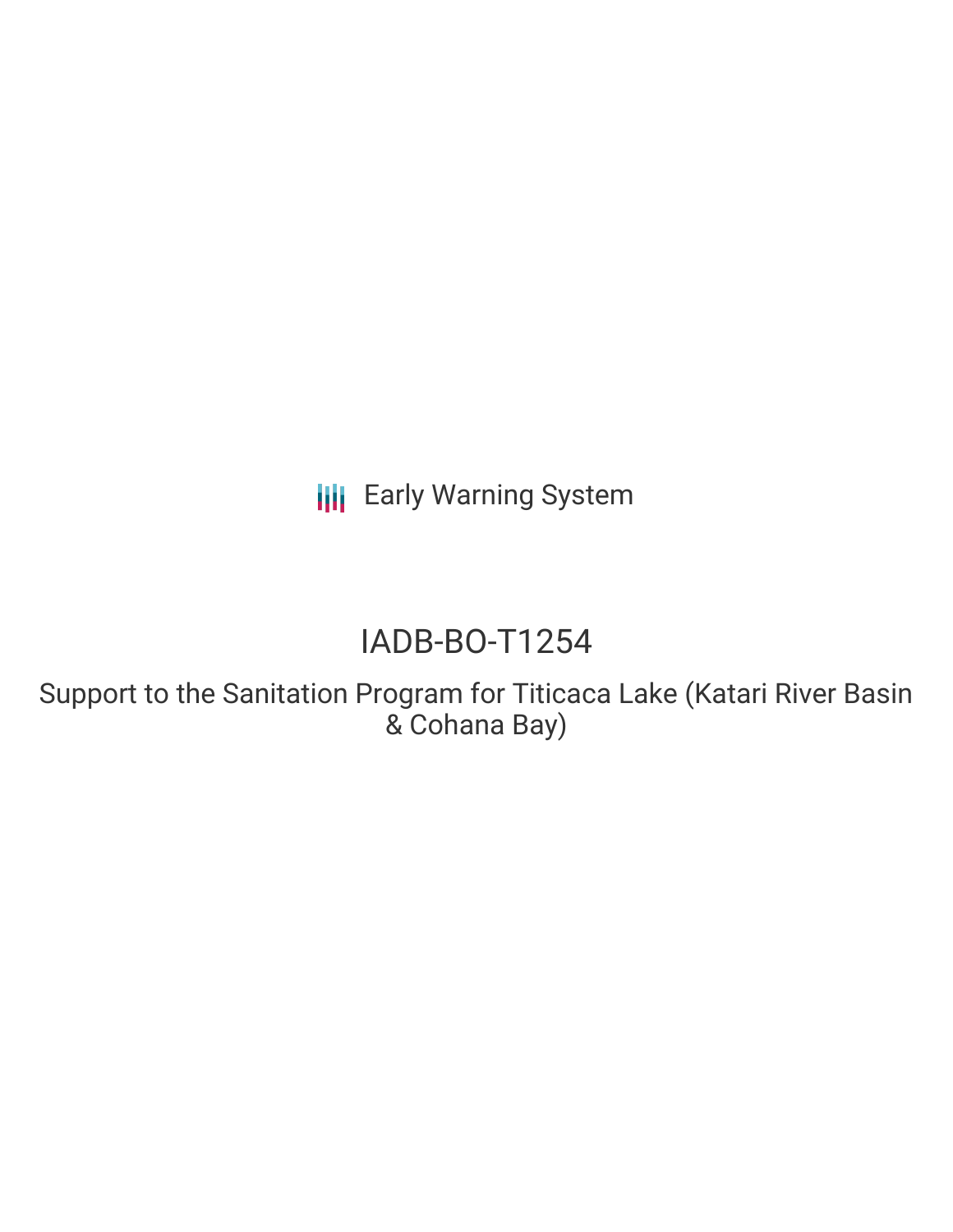

#### **Quick Facts**

| <b>Countries</b>               | Bolivia                                        |
|--------------------------------|------------------------------------------------|
| <b>Specific Location</b>       | Katari River Basin & Cohana Bay, Lake Titicaca |
| <b>Financial Institutions</b>  | Inter-American Development Bank (IADB)         |
| <b>Status</b>                  | Active                                         |
| <b>Bank Risk Rating</b>        |                                                |
| <b>Voting Date</b>             | 2015-12-10                                     |
| <b>Sectors</b>                 | Climate and Environment, Water and Sanitation  |
| <b>Investment Type(s)</b>      | Grant                                          |
| <b>Investment Amount (USD)</b> | $$0.65$ million                                |
| <b>Project Cost (USD)</b>      | $$0.65$ million                                |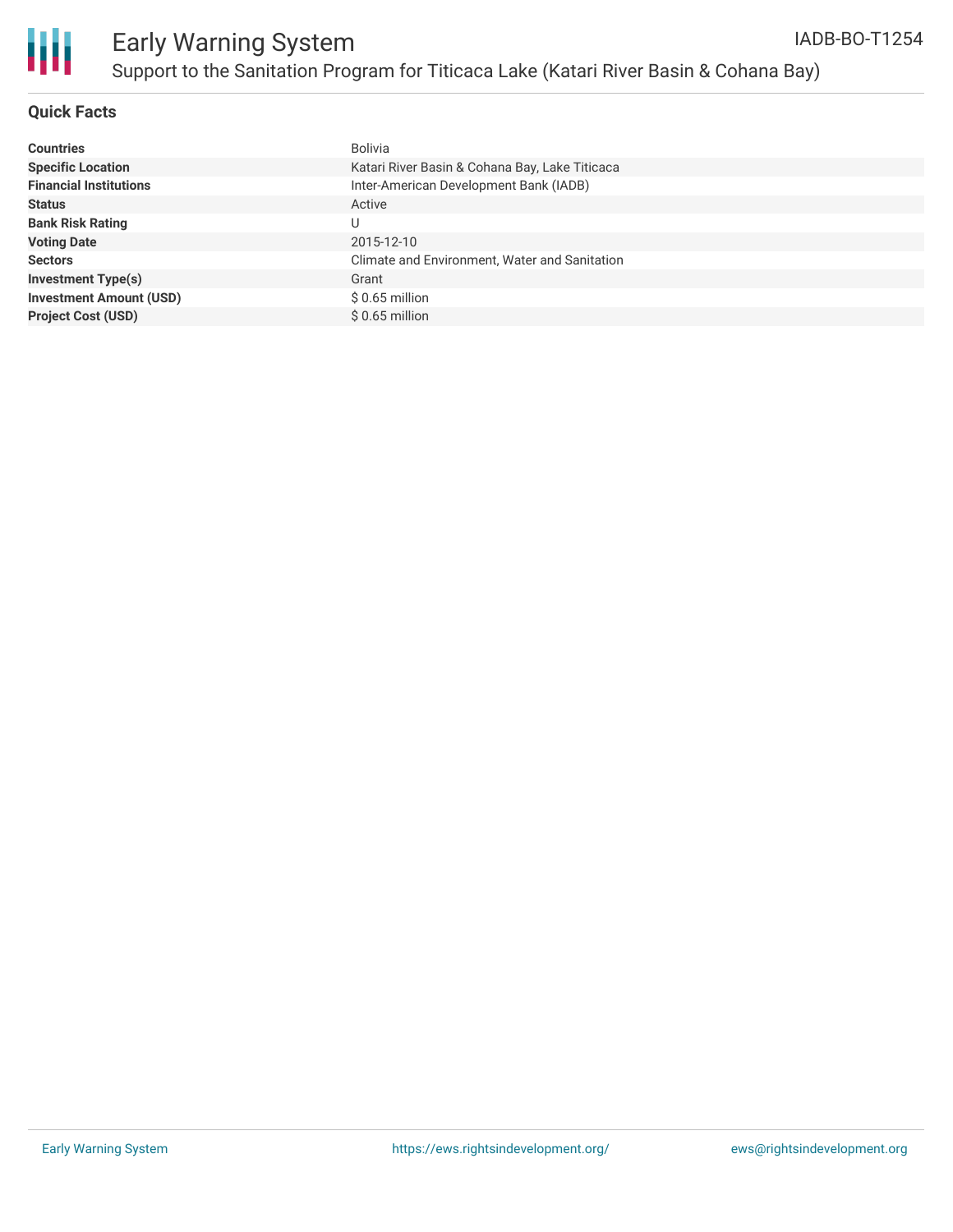

#### **Project Description**

This project provides funds aimed at improving environmental degradation in Lake Titicaca. There are two components. The first aims to fund various local governmental bodies to strengthen environmental management. The second aims to fund the development of studies that explore ways to manage the continuing release of solid waste into the lake.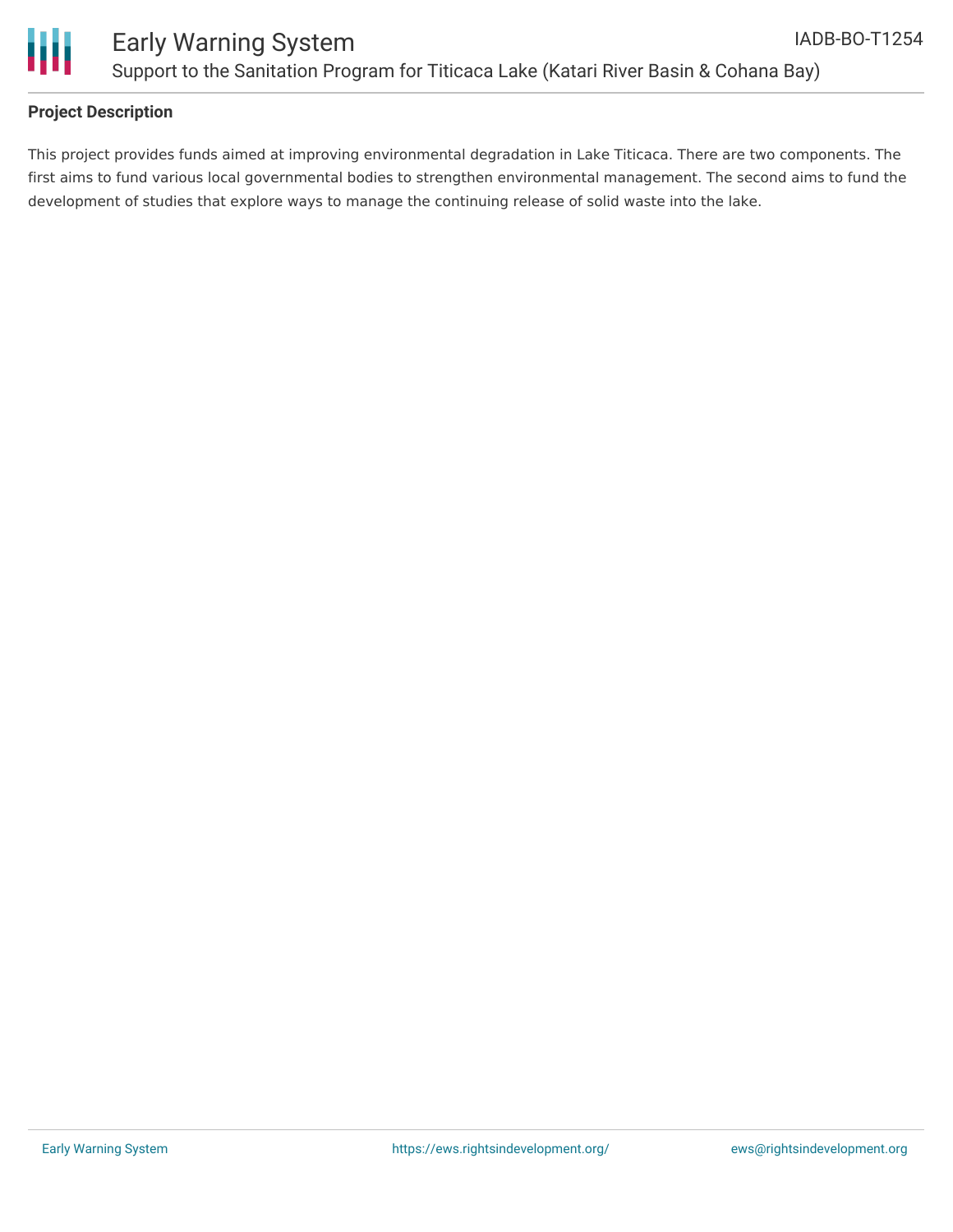

#### **Investment Description**

• Inter-American Development Bank (IADB)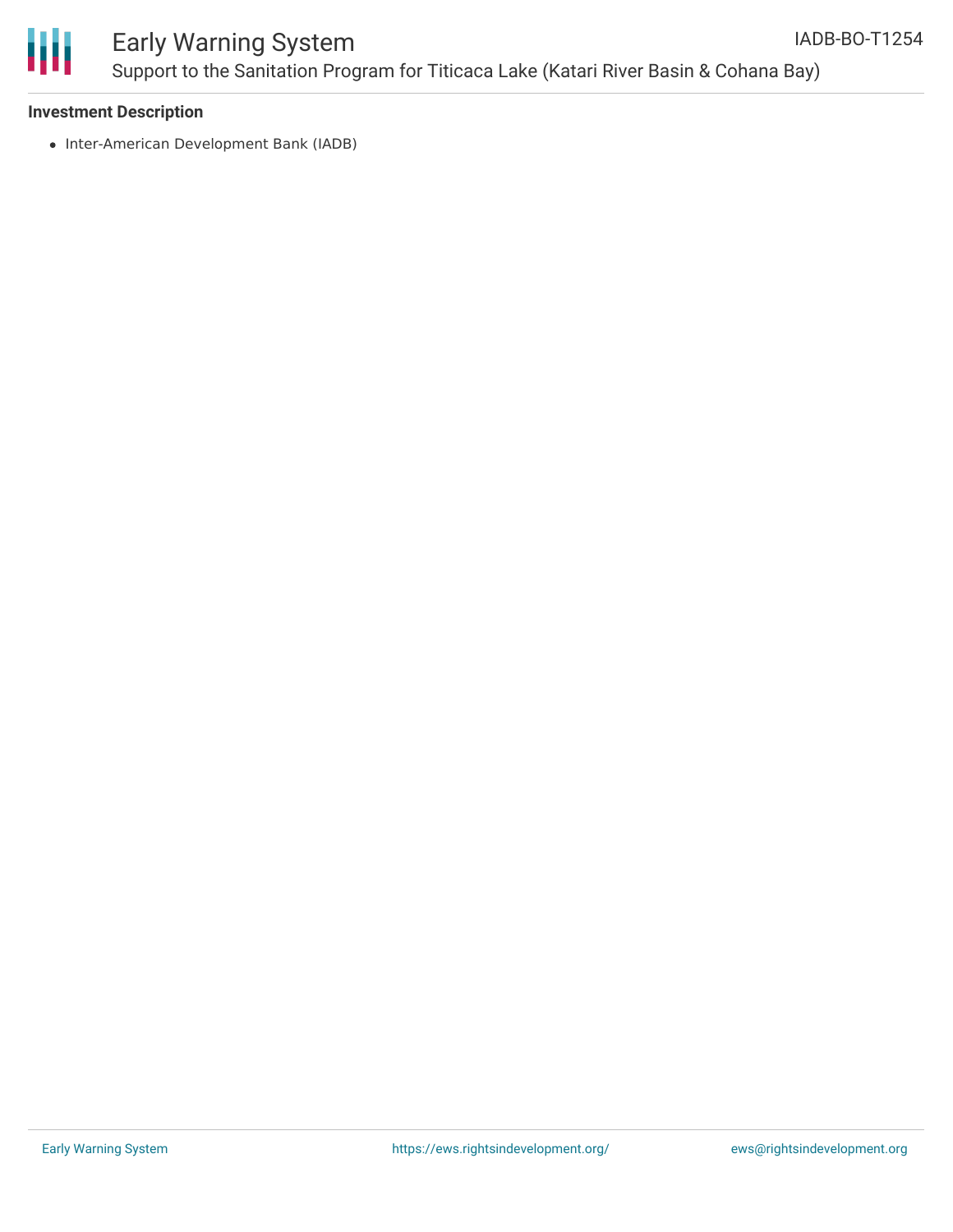

#### **Contact Information**

Safeguard Screening Assessors: Loria Canedo, Mario Fernando (floria@IADB.ORG)

ACCOUNTABILITY MECHANISM OF IDB:

The Independent Consultation and Investigation Mechanism (MICI) is the independent complaint mechanism and fact-finding body for people who have been or are likely to be adversely affected by an Inter-American Development Bank (IDB) or Inter-American Investment Corporation (IIC)-funded project. If you submit a complaint to MICI, they may assist you in addressing the problems you raised through a dispute-resolution process with those implementing the project and/or through an investigation to assess whether the IDB or IIC is following its own policies for preventing or mitigating harm to people or the environment. You can submit a complaint by sending an email to MICI@iadb.org. You can learn more about the MICI and how to file a complaint at http://www.iadb.org/en/mici/mici,1752.html (in English) or http://www.iadb.org/es/mici/mici,1752.html (Spanish).ACCOUNTABILITY MECHANISM OF IDB/ IIC

The Independent Consultation and Investigation Mechanism (MICI) is the independent complaint mechanism and fact-finding body for people who have been or are likely to be adversely affected by an Inter-American Development Bank (IDB) or Inter-American Investment Corporation (IIC)-funded project. If you submit a complaint to MICI, they may assist you in addressing the problems you raised through a dispute-resolution process with those implementing the project and/or through an investigation to assess whether the IDB or IIC is following its own policies for preventing or mitigating harm to people or the environment. You can submit a complaint by sending an email to MICI@iadb.org. You can learn more about the MICI and how to file a complaint at http://www.iadb.org/en/mici/mici,1752.html (in English) or http://www.iadb.org/es/mici/mici,1752.html (Spanish).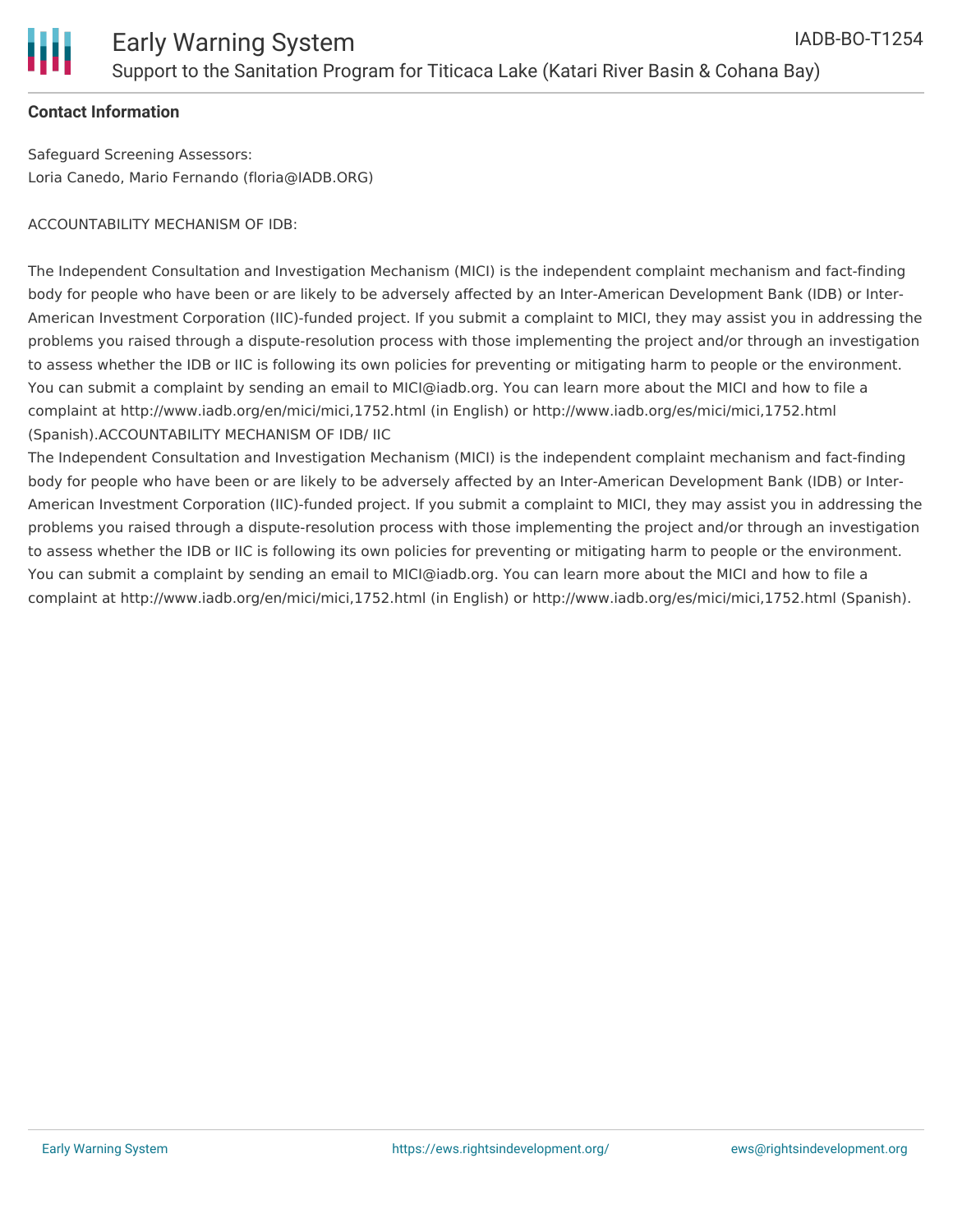

### Early Warning System Support to the Sanitation Program for Titicaca Lake (Katari River Basin & Cohana Bay)

#### **Bank Documents**

• Apoyo al Programa de [Saneamiento](https://ewsdata.rightsindevelopment.org/files/documents/54/IADB-BO-T1254.pdf) del Lago Titicaca (Cuenca del Rio Katari y Bahia de Cohana) [\[Original](http://www.iadb.org/Document.cfm?id=40042638) Source]